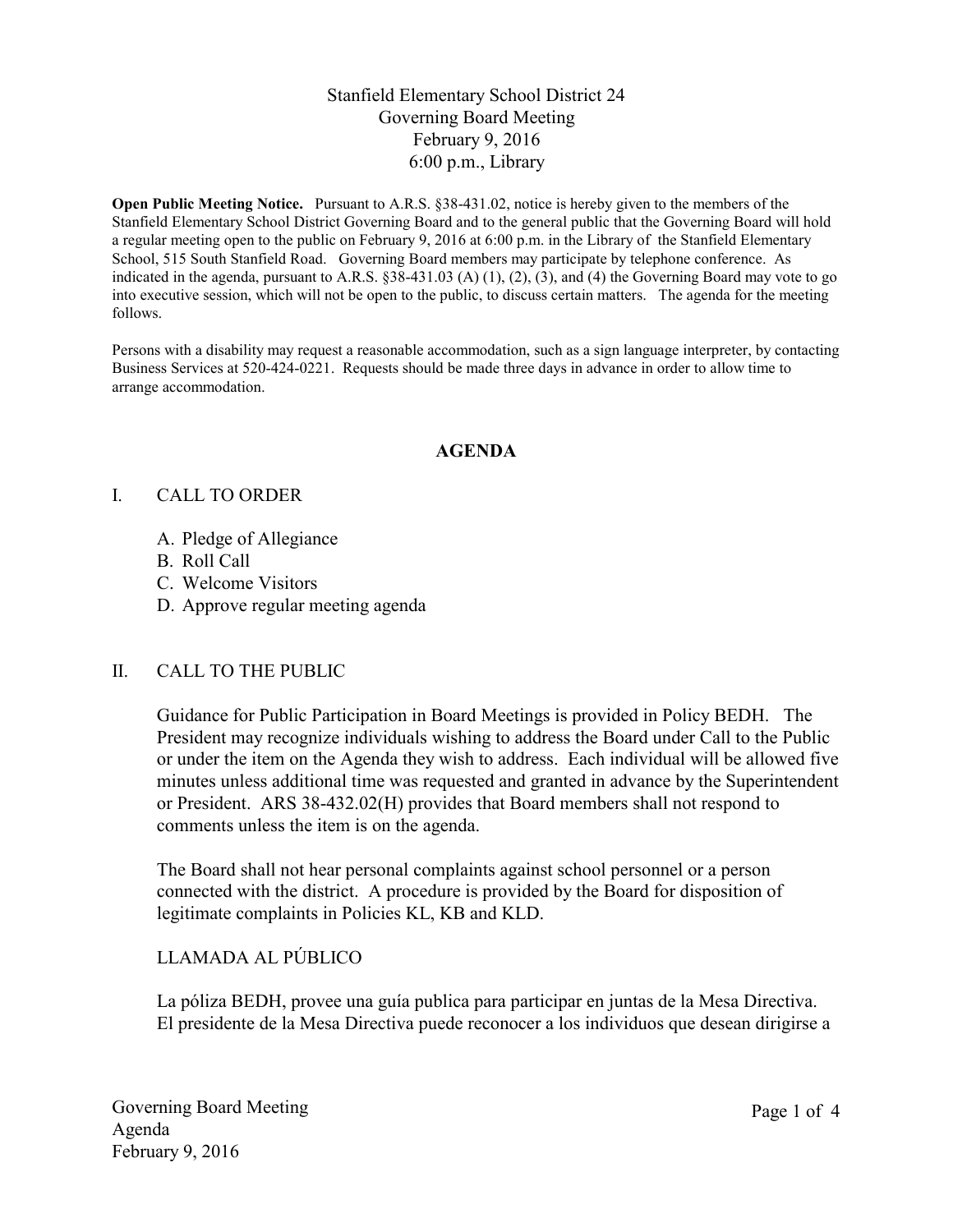la mesa bajo llamada al público o bajo el artículo en la agenda que desean tratar. A cada individuo se le otorgaran cinco minutos de tiempo, a menos que el Presidente o Superintendente le hayan concedido tiempo adicional por adelantado. La Póliza ARS 38- 432.02 dice que ningún miembro de la mesa responderá a ningún tipo de comentarios de temas que no estén en la agenda.

La mesa no oirá quejas personales en contra de personal de la escuela o personas que tengan alguna conexión con el Distrito. Para este tipo de quejas la mesa provee otro tipo de procedimientos para la disposición de quejas legítimas las cuales se encuentran en las siguientes Pólizas KL, KB, y KLD.

#### III. APPROVAL OF MINUTES

Approve the January 14, 2016 regular governing board meeting minutes.

## IV. AWARDS AND RECOGNITIONS

- A. Students of the Month
- B. Employees of the Month

## V. REPORTS

- A. Superintendent's Report
	- 1. Election cycle for 2016
	- 2. Override for M&O in November, 2016
- B. January Public Funds Expenditure Reports (Pages 1-4)
- C. January Student Activities Report (Pages 5-6)
- D. Principal's Report (Page 7)
- E. Operations Support Services Reports (Pages 8-9) 1. Transportation 2. Technology

## VI. NEW BUSINESS ACTION ITEMS – PERSONNEL

All hiring is pending satisfactory completion of background investigation, records verification, and fingerprint report.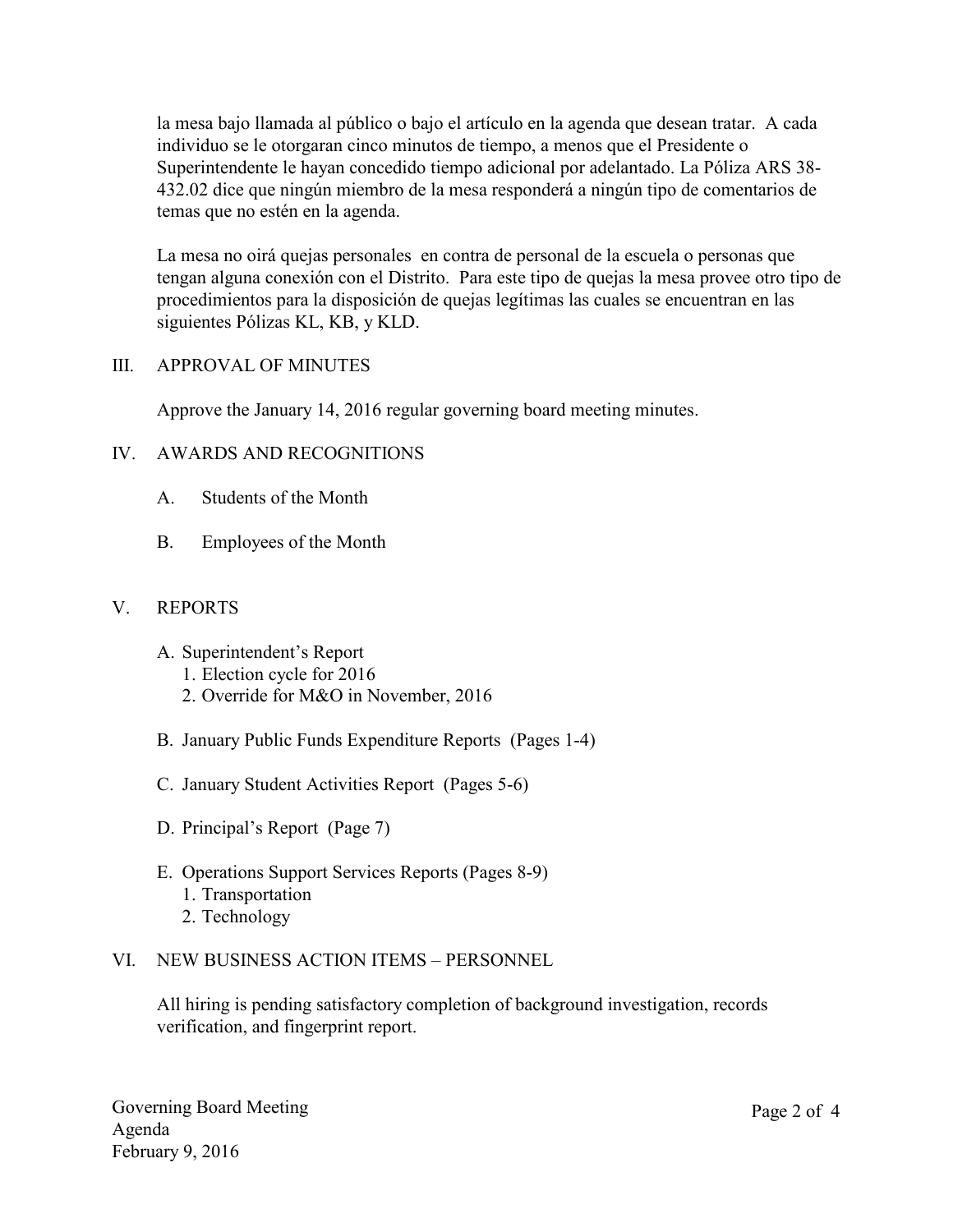- A. Approve renewal of employment contract for Principal Christopher Lineberry for the 2016-2017 and 2017-2018 school years (Pages  $10 - 14$ )
- B. Approve hire for 2015-2016, Notice of Substitute IT Technician Appointment for Elizabeth Valdez effective January 27, 2016
- C. Approve hire for 2015-2016, Notice of Substitute Cafeteria Worker Appointment for Lucia Mancilla effective February 9, 2016
- D. Approve hire for 2015-2016, Notice of Substitute Instructional Aide for Samantha Dawrs effective February 9, 2016

## VII. NEW BUSINESS ACTION ITEMS – BUSINESS

- A. Ratify approval of payroll vouchers
	- 1. PV18 \$133,445.97
	- 2. PV18 \$137,225.94
- B. Ratify approval of expense vouchers
	- 1. EV1626 \$5,455.39
	- 2. EV1627 \$90,382.24
	- 3. EV1628 \$17,453.25
- C. Approve Heinfeld, Meech & Co., P.C. Audit Reports for the fiscal year ending June 30, 2015
	- 1. Audit Report Transmittal Letter (Pages 15- 23)
	- 2. Comprehensive Annual Financial Report (Separate Package)
- D. Approve out of state travel to the Arizona Association of School Business Officials annual conference in Laughlin, Nevada, April 6 - 8, 2016 for Nancy Ash, Vicki Morris, Maurice Kerckhof, Kim Espino, and Lorinda El Aouita.
- E. Approve the lists of computer, audio, visual, technology and/or miscellaneous equipment for disposal or recycle to established vendors (Pages  $24 - 27$ )